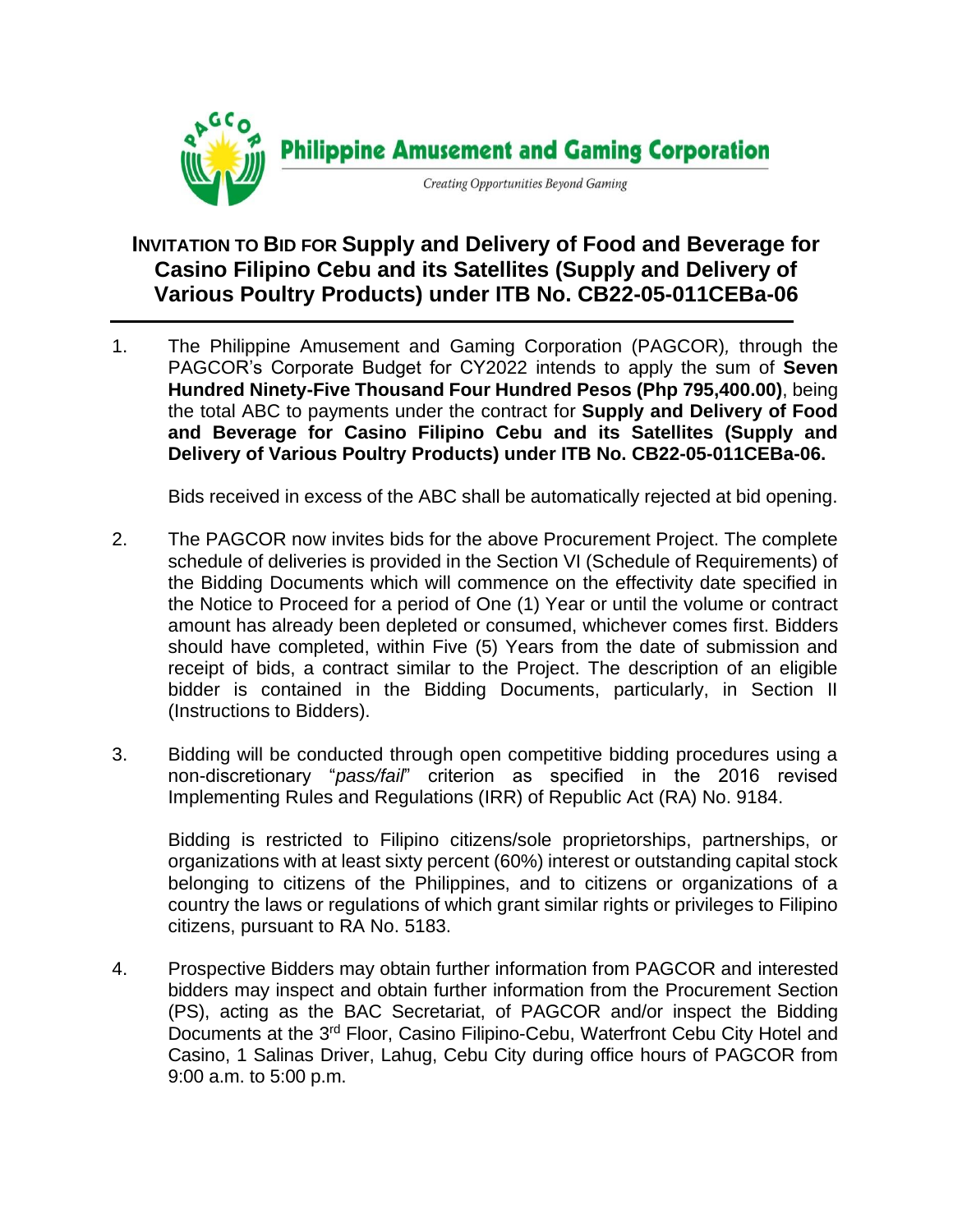5. A complete set of Bidding Documents may be acquired by interested Bidders starting on **June 23, 2022** until **July 8, 2022** from the given address and website(s) below upon payment of **One Thousand Pesos (Php 1,000.00)** for the Bidding Documents, pursuant to the latest Guidelines issued by the GPPB,

PAGCOR shall allow the bidder to present its proof of payment for the fees either in person, by facsimile, or through electronic means.

Prospective bidders may also download the Bidding Documents free of charge from **[www.pagcor.ph](http://www.pagcor.ph/)** and **www.philgeps.gov.ph** and may be allowed to submit bids provided that bidders pay the applicable fee of the Bidding Documents not later than the deadline for the submission and receipt of bids.

In effecting payment for the Bidding Documents, prospective bidders shall present either the Payment Slip, which may be secured from the PD, or a copy of this Invitation to Bid (ITB) to PAGCOR's Cashier, 3<sup>rd</sup> Floor, Casino Filipino-Cebu, Waterfront Cebu City Hotel and Casino, 1 Salinas Driver, Lahug, Cebu City.

- 6. The PAGCOR will not hold a **Pre-Bid Conference.**
- 7. Bids must be duly received by the BAC Secretariat through manual submission on or before July 8, 2022 (Friday), 2:00pm at the 3<sup>rd</sup> Floor Conference Room, Casino Filipino-Cebu, Waterfront Cebu City Hotel and Casino, 1 Salinas Driver, Lahug, Cebu City. Late bids shall not be accepted.
- 8. All Bids must be accompanied by a bid security in any of the acceptable forms and in the amount stated in **ITB Clause 14**.
- 9. Bid opening shall be on **July 8, 2022 (Friday), 2:00pm** onwards at the 3<sup>rd</sup> Floor Conference Room, Casino Filipino-Cebu, Waterfront Cebu City Hotel and Casino, 1 Salinas Driver, Lahug, Cebu City. Bids will be opened in the presence of the bidders' representatives who choose to attend the activity.
- 10. Bidders shall bear all costs associated with the preparation and submission of their bids, and PAGCOR will in no case, be responsible or liable for those costs, regardless of the conduct or outcome of the bidding process.

Bidders should note that PAGCOR will only accept bids from those that have paid the applicable fee for the Bidding Documents.

PAGCOR assumes no responsibility whatsoever to compensate or indemnify bidders for any expenses incurred in the preparation of their bids.

In accordance with Government Procurement Policy Board (GPPB) Circular 06- 2005 - Tie-Breaking Method, the Bids and Awards Committee (BAC) shall use a non-discretionary and non-discriminatory measure based on sheer luck or chance,